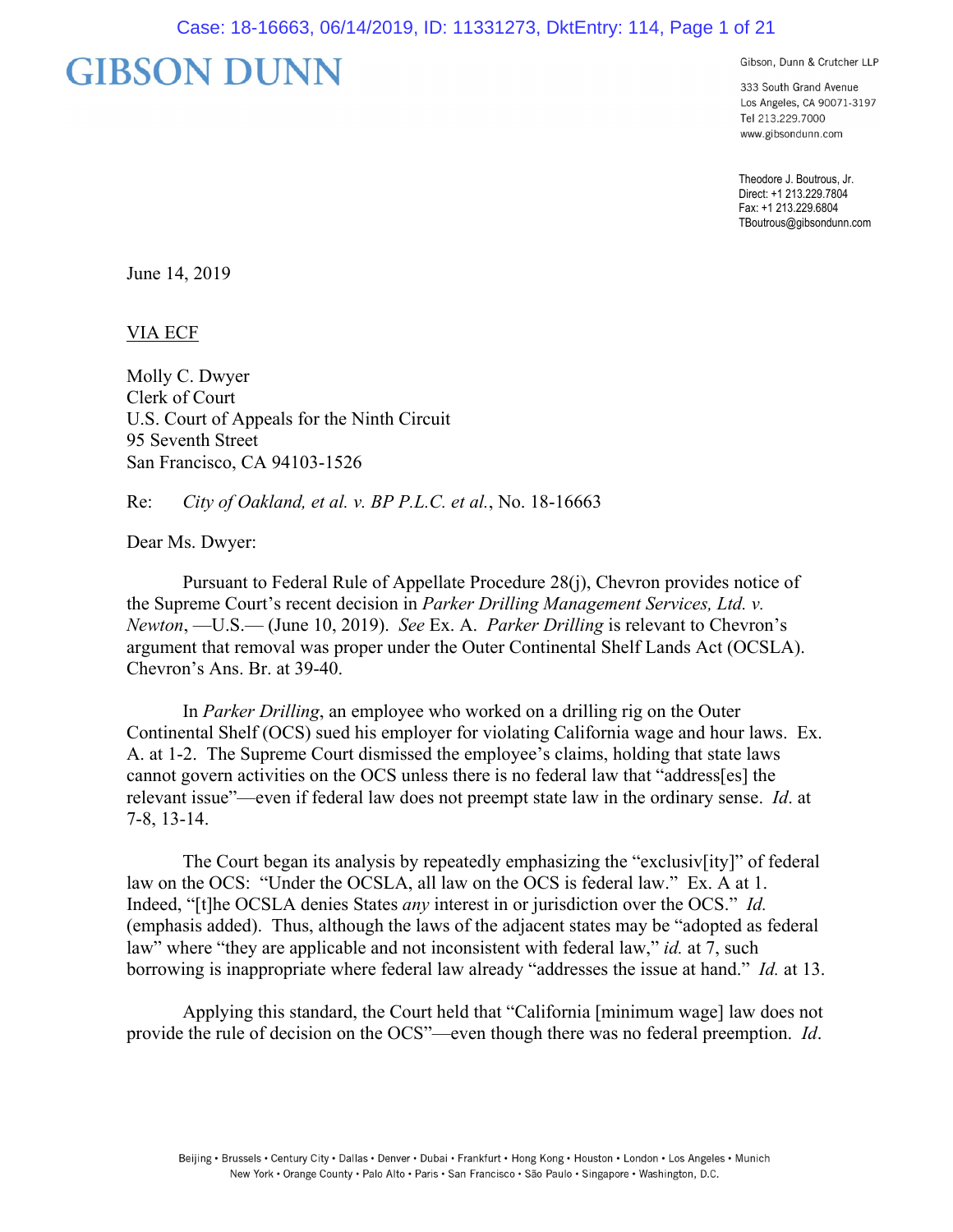Molly C. Dwyer June 14, 2019 Page 2

at 14. As the Court explained, "the question under the OCSLA" is *not* one of "ordinary preemption," but rather "whether federal law addresses" the subject matter at all. *Id.* at 14-15.

 In this case, Plaintiffs seek to regulate and punish all of the oil production taking place on the OCS. Chevron's Ans. Br. at 39. Because federal law already "addresses" the legality and reasonableness of that conduct, and because "[a]ll law applicable to the [OCS] is federal law," Ex. A at 13, "California law does not provide the rule of decision" for Plaintiffs' claims. *Id.* at 14.

Sincerely,

*/s/ Theodore J. Boutrous, Jr.* 

Theodore J. Boutrous Jr. GIBSON, DUNN & CRUTCHER LLP Counsel for Defendant-Appellee Chevron Corporation

cc: All counsel of record (via ECF)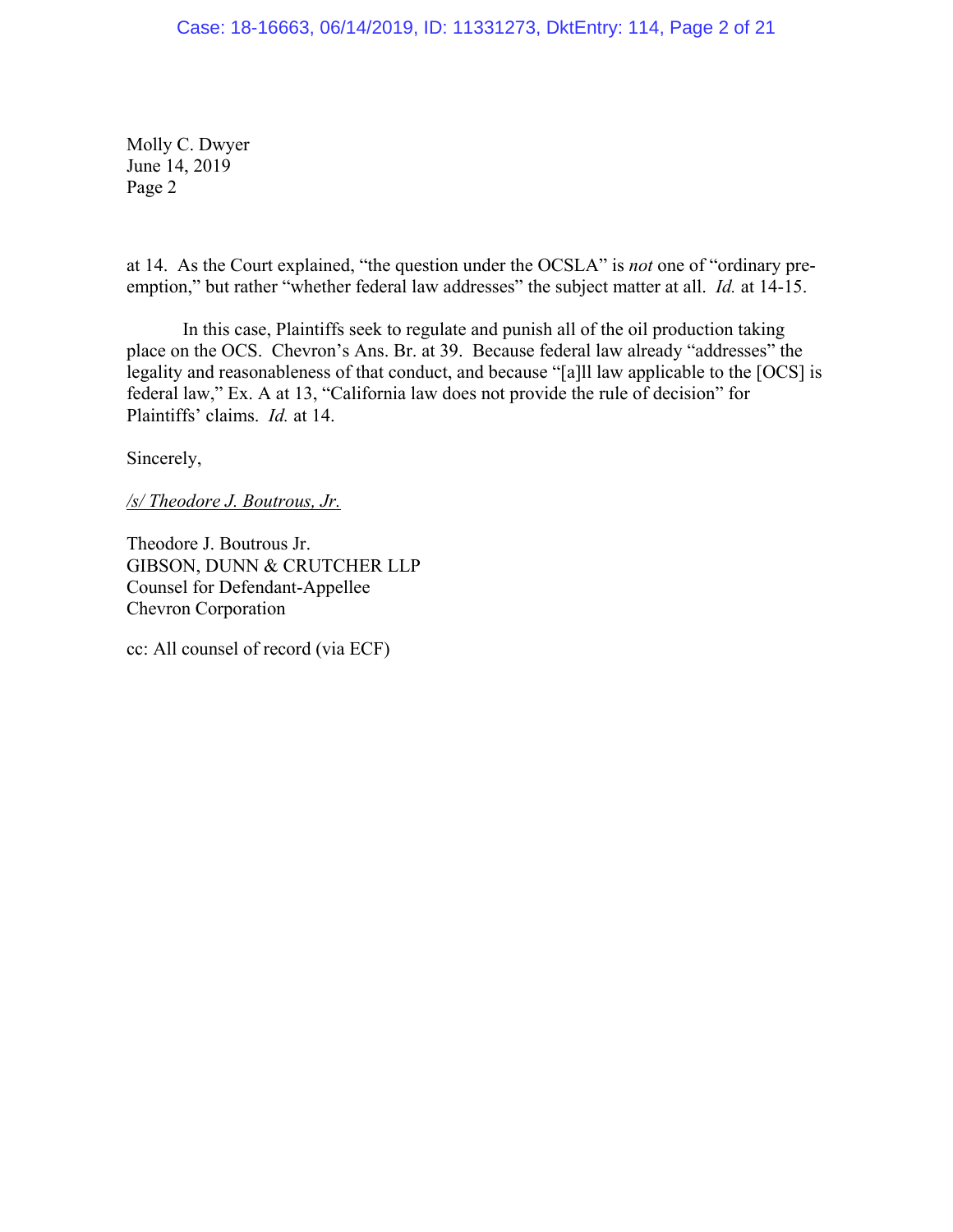# Exhibit A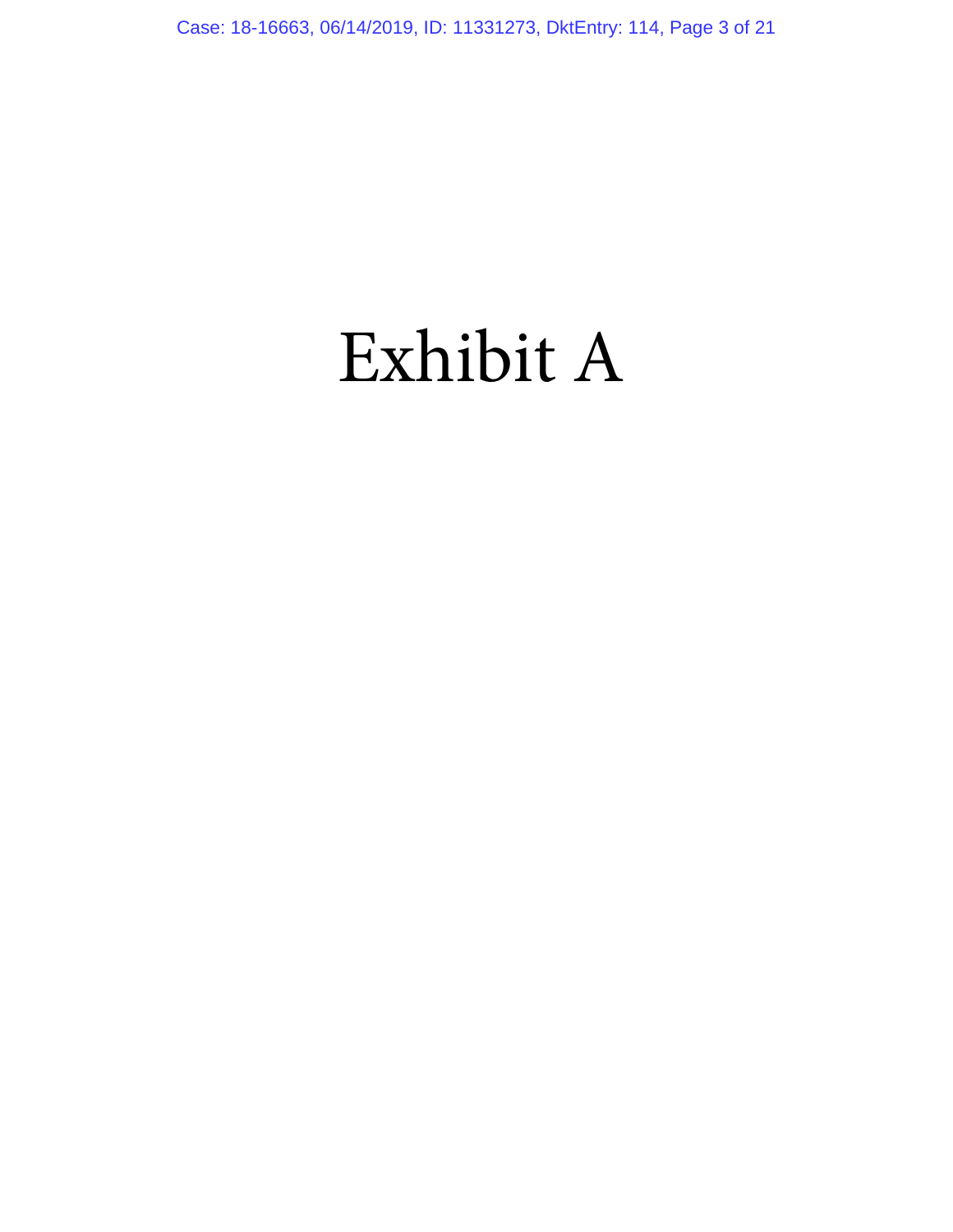#### (Slip Opinion) **OCTOBER TERM, 2018** 1

# Syllabus

NOTE: Where it is feasible, a syllabus (headnote) will be released, as is being done in connection with this case, at the time the opinion is issued. The syllabus constitutes no part of the opinion of the Court but has been<br>prepared by the Reporter of Decisions for the convenience of the reader.<br>See United States v. Detroit Timber & Lumber Co., 200 U. S. 321, 337.

# **SUPREME COURT OF THE UNITED STATES**

#### Syllabus

# PARKER DRILLING MANAGEMENT SERVICES, LTD. *v.* NEWTON

# CERTIORARI TO THE UNITED STATES COURT OF APPEALS FOR THE NINTH CIRCUIT

#### No. 18–389. Argued April 16, 2019—Decided June 10, 2019

Respondent Brian Newton worked for petitioner Parker Drilling Management Services on drilling platforms off the California coast. Newton was paid for his time on duty but not for his time on standby, during which he could not leave the platform. Newton filed a class action in state court, alleging, as relevant here, that California's minimum-wage and overtime laws required Parker to compensate him for his standby time. Parker removed the action to Federal District Court. The parties agreed that Parker's platforms were subject to the Outer Continental Shelf Lands Act (OCSLA), which provides that all law on the Outer Continental Shelf (OCS) is federal law, administered by federal officials; denies States any interest in or jurisdiction over the OCS; and deems the adjacent State's laws to be federal law only "[t]o the extent that they are applicable and not inconsistent with" other federal law, 43 U.S.C. §1333(a)(2)(A). The District Court concluded that the state laws relevant here should not be applied as federal law on the OCS because the Fair Labor Standards Act of 1938 (FLSA), a comprehensive federal wage-and-hour scheme, left no significant gap in federal law for state law to fill. It thus granted Parker judgment on the pleadings. The Ninth Circuit vacated and remanded. It held that state law is "applicable" under the OCSLA if it pertains to the subject matter at issue, a standard satisfied by California wage-and-hour laws. It also held that those state laws were not "inconsistent" with federal law because they were not incompatible with the federal scheme.

*Held*:

1. Where federal law addresses the relevant issue, state law is not adopted as surrogate federal law on the OCS. Pp. 3–14.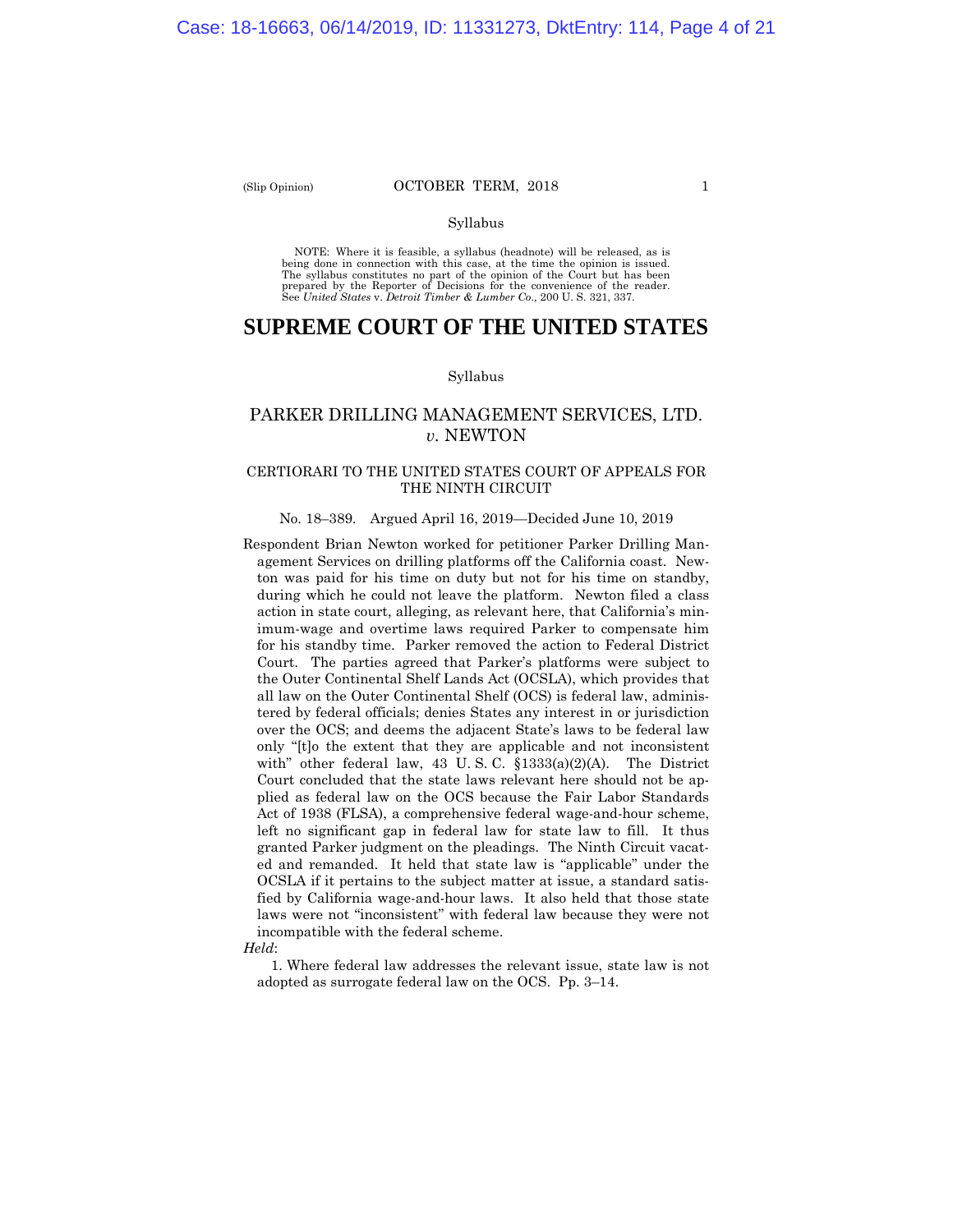# 2 PARKER DRILLING MANAGEMENT SERVICES, LTD. *v.* **NEWTON** Syllabus

 (a) After this Court held that the Federal Government has exclusive jurisdiction over the entire continental shelf, see, *e.g., United States* v. *Louisiana*, 339 U. S. 699, 705, Congress enacted the Submerged Lands Act, which ceded certain offshore lands to the coastal States, and passed the OCSLA, which affirmed the Federal Government's exclusive control over the OCS. Pp. 3–4.

 (b) Newton argues that state law is "applicable" on the OCS whenever it pertains to the subject matter at issue and that it is "inconsistent" only if it would be pre-empted under ordinary preemption principles. Parker counters that state law is not "applicable" absent a gap in federal law that needs to be filled and that state law can be "inconsistent" with federal law even if it is possible to satisfy both sets of laws. Parker's approach is more persuasive. This Court reads the statute's words " 'in their context and with a view to their place in the overall statutory scheme.'" Roberts v. Sea-Land Ser*vices*, *Inc.*, 566 U. S. 93, 101. The Court's pre-OCSLA decisions made clear that federal law controlled the OCS in every respect, and the OCSLA reaffirmed that role. Taken together, the OCSLA's provisions convincingly show that state laws can be "applicable and not inconsistent" with federal law under §1333(a)(2)(A) only if federal law does not address the relevant issue. The OCSLA makes apparent "that federal law is 'exclusive' . . . and that state law is adopted only as surrogate federal law." *Rodrigue* v. *Aetna Casualty & Surety Co.*, 395 U. S. 352, 357. It borrows only certain state laws, which are then declared to be federal law and administered by federal officials. It would thus make little sense to treat the OCS as a mere extension of the adjacent State, where state law applies unless it conflicts with federal law. That type of pre-emption analysis applies only where overlapping, dual state and federal jurisdiction makes it necessary to decide which law takes precedence. But federal law is the only law on the OCS and there is no overlapping state and federal jurisdiction, so the reference to "not inconsistent" state laws presents only the question whether federal law has already addressed the relevant issue. If so, state law on the issue is inapplicable. Pp. 5–8.

 (c) This interpretation is supported by several other considerations. Pp. 8–14.

 (1) Newton's interpretation—that the choice-of-law question on the OCS is the same as it would be in an adjacent State—would deprive much of the OCSLA of any import, violating the " 'cardinal principle' of interpretation that courts 'must give effect, if possible, to every clause and word of a statute.'" Loughrin v. United States, 573 U. S. 351, 358. Pp. 8–9.

 (2) This Court's interpretation is consistent with the federalenclave model and the historical development of the statute. The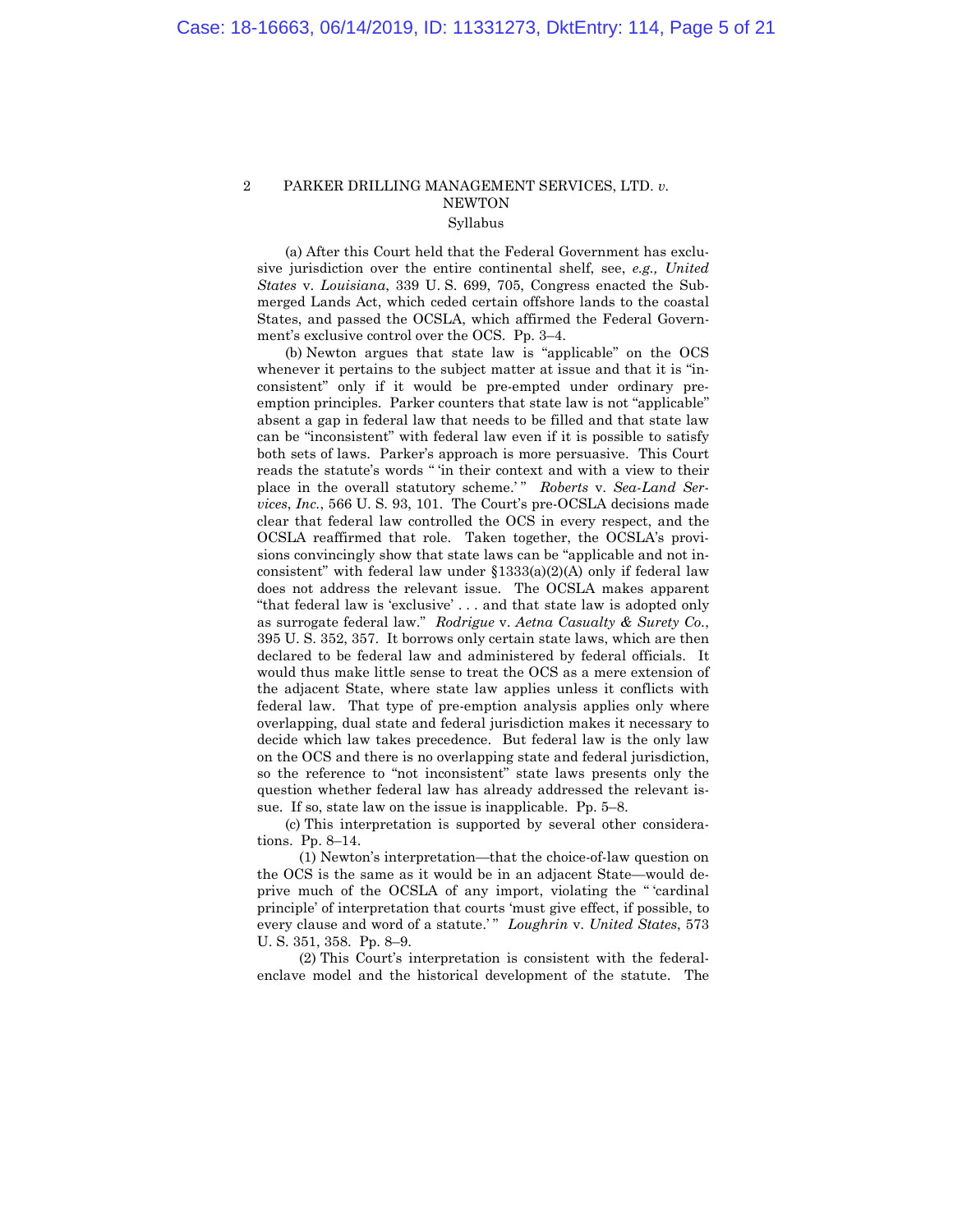#### Syllabus

OCSLA treats the OCS as "an upland federal enclave." *Rodrigue, supra,* at 366. Generally, when an area in a State becomes a federal enclave, "only the [state] law in effect at the time of the transfer of jurisdiction continues in force" as surrogate federal law, *James Stewart & Co.* v. *Sadrakula*, 309 U. S. 94, 100, provided that the state law does not conflict with "federal policy," *Paul* v. *United States*, 371 U. S. 245, 269. Going forward, state law presumptively does not apply to the enclave. See *Sadrakula*, *supra,* at 100. As originally enacted, the OCSLA both treated the OCS as a federal enclave and adopted only the "applicable and not inconsistent" laws of the adjacent State in effect as of the Act's effective date. This suggests that, like the general enclave rule, the OCSLA sought to make all OCS law federal yet also "provide a sufficiently detailed legal framework to govern life" on the OCS. *Shell Oil Co.* v. *Iowa Dept. of Revenue*, 488 U. S. 19, 27. Providing a sufficient legal structure to accomplish that purpose eliminated the need to adopt new state laws. The OCSLA's text and context thus suggest that state law is not adopted to govern the OCS where federal law is on point. The later amendment of the OCSLA to adopt state law on an ongoing basis confirms the connection between the OCSLA and the federal enclave model. Pp. 9–11.

 (3) This Court's interpretation accords with precedent construing the OCSLA. In *Rodrigue, supra,* at 352–353; *Chevron Oil Co.* v. *Huson*, 404 U. S. 97; and *Gulf Offshore Co.* v. *Mobil Oil Corp.*, 453 U. S. 473, the Court viewed the OCSLA as adopting state law to fill in federal-law gaps. Pp. 11–14.

2. Under the proper standard, some of Newton's present claims can be resolved, though others have not been analyzed by the Ninth Circuit. Some claims are premised on the adoption of California law requiring payment for all standby time. Because federal law already addresses this issue, California law does not provide the rule of decision on the OCS. To the extent Newton's OCS-based claims rely on that law, they necessarily fail. Likewise, to the extent his OCS-based claims rely on the adoption of California's minimum wage, the FLSA already provides for a minimum wage, so the state minimum wage is not adopted as federal law and does not apply on the OCS. Pp. 14– 15.

881 F. 3d 1078 and 888 F. 3d 1085, vacated and remanded.

THOMAS, J., delivered the opinion for a unanimous Court.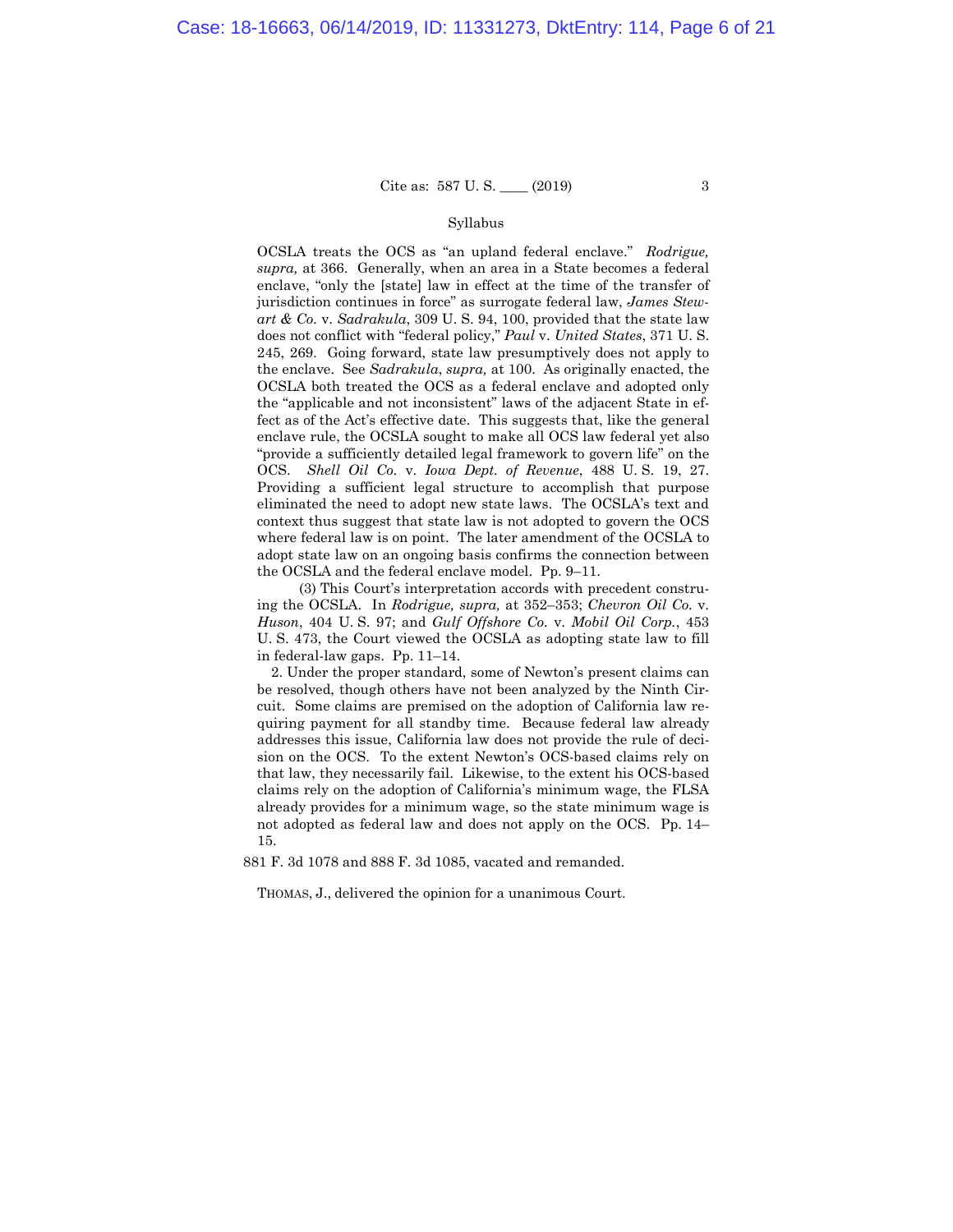#### Opinion of the Court

 NOTICE: This opinion is subject to formal revision before publication in the preliminary print of the United States Reports. Readers are requested to notify the Reporter of Decisions, Supreme Court of the United States, Washington, D. C. 20543, of any typographical or other formal errors, in order that corrections may be made before the preliminary print goes to press.

# **SUPREME COURT OF THE UNITED STATES**  $\mathcal{L}=\mathcal{L}^{\mathcal{L}}$  , where  $\mathcal{L}^{\mathcal{L}}$

#### No. 18–389  $\overline{\phantom{a}}$  , where  $\overline{\phantom{a}}$

# PARKER DRILLING MANAGEMENT SERVICES, LTD., PETITIONER *v.* BRIAN NEWTON

# ON WRIT OF CERTIORARI TO THE UNITED STATES COURT OF APPEALS FOR THE NINTH CIRCUIT

#### [June 10, 2019]

#### JUSTICE THOMAS delivered the opinion of the Court.

The Outer Continental Shelf Lands Act (OCSLA), 67 Stat. 462, 43 U. S. C. §1331 *et seq.*, extends federal law to the subsoil and seabed of the Outer Continental Shelf and all attachments thereon (OCS). Under the OCSLA, all law on the OCS is federal law, administered by federal officials. The OCSLA denies States any interest in or jurisdiction over the OCS, and it deems the adjacent State's laws to be federal law "[t]o the extent that they are applicable and not inconsistent with" other federal law.  $§1333(a)(2)(A)$ . The question before us is how to determine which state laws meet this requirement and therefore should be adopted as federal law. Applying familiar tools of statutory interpretation, we hold that where federal law addresses the relevant issue, state law is not adopted as surrogate federal law on the OCS.

I

Respondent Brian Newton worked for petitioner Parker Drilling Management Services on drilling platforms off the coast of California. Newton's 14-day shifts involved 12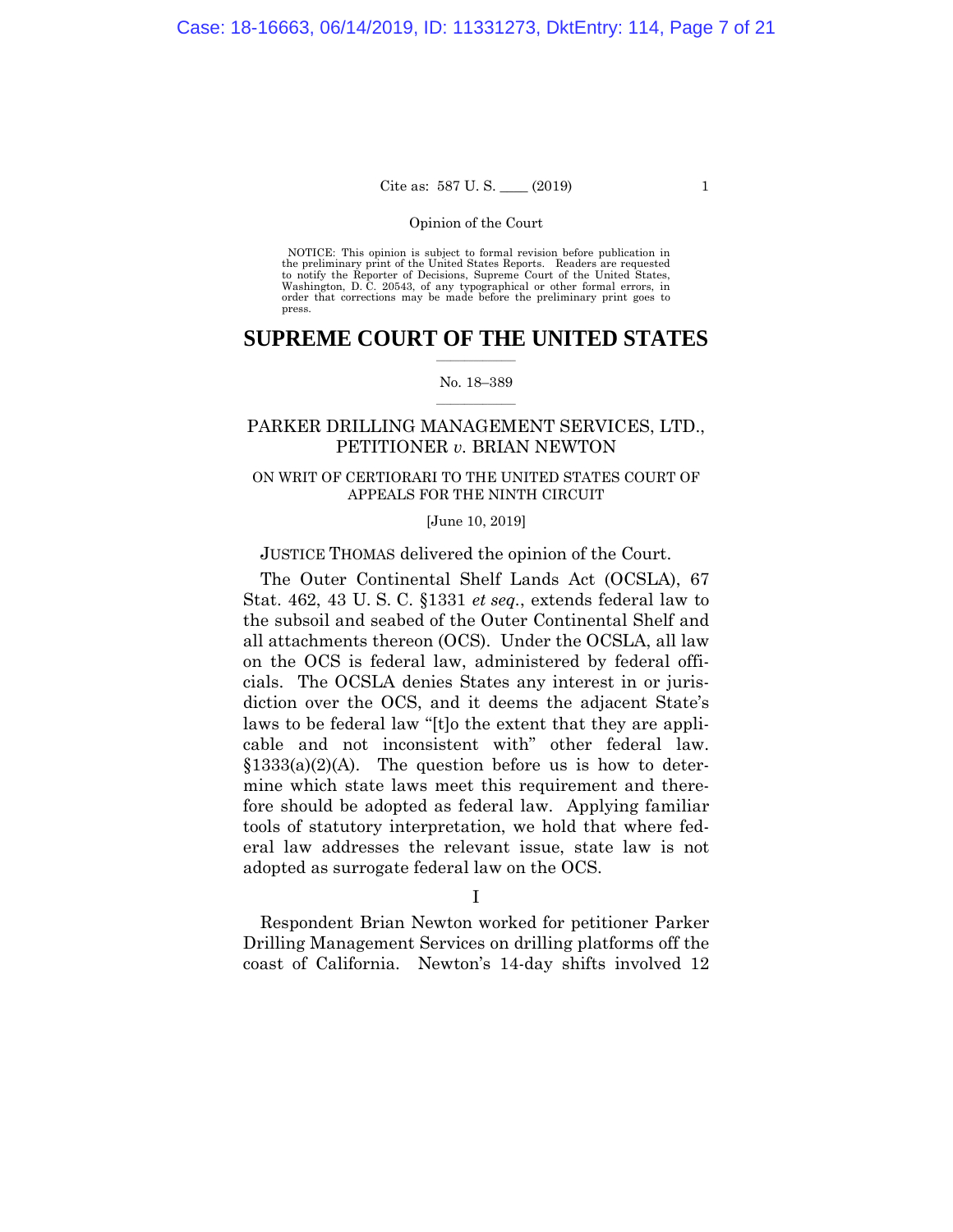hours per day on duty and 12 hours per day on standby, during which he could not leave the platform. He was paid well above the California and federal minimum wages for his time on duty, but he was not paid for his standby time.

Newton filed a class action in California state court alleging violations of several California wage-and-hour laws and related state-law claims. Among other things, Newton claimed that California's minimum-wage and overtime laws required Parker to compensate him for the time he spent on standby. Parker removed the action to Federal District Court. The parties agreed that Parker's platforms were subject to the OCSLA. Their disagreement centered on whether the relevant California laws were "applicable and not inconsistent" with existing federal law and thus deemed to be the applicable federal law under the OCSLA.  $\S$ 1333(a)(2)(A).

The District Court applied Fifth Circuit precedent providing that under the OCSLA, "state law only applies to the extent it is necessary 'to fill a significant void or gap' in federal law." App. to Pet. for Cert. 51 (quoting *Continental Oil Co.* v. *London Steam-Ship Owners' Mut. Ins. Assn.*, 417 F. 2d 1030, 1036 (1969)). It determined that the Fair Labor Standards Act of 1938 (FLSA), 52 Stat. 1060, 29 U. S. C. §201 *et seq.*, constitutes a comprehensive federal wage-and-hour scheme and thus left no significant gap for state law to fill. Because all of Newton's claims relied on state law, the court granted Parker judgment on the pleadings.

The Ninth Circuit vacated and remanded. It first held that state law is "'applicable'" under the OCSLA whenever it "pertain[s] to the subject matter at hand." 881 F. 3d 1078, 1090, amended and reh'g en banc denied, 888 F. 3d 1085 (2018). The court found that California wage-andhour laws satisfied this standard and turned to "the determinative question in Newton's case": "whether Califor-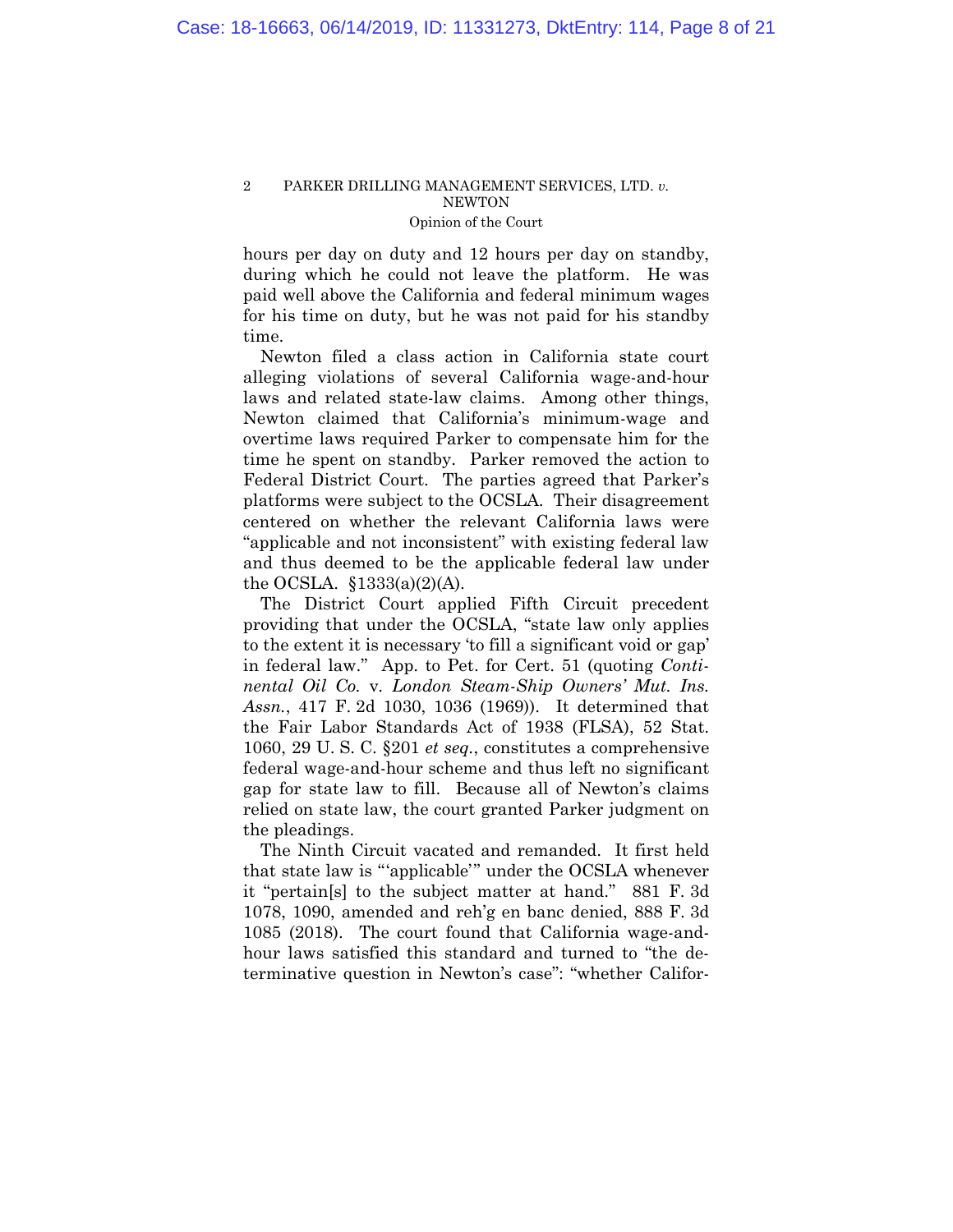#### Opinion of the Court

nia wage and hour laws are 'inconsistent with' existing federal law." 881 F. 3d, at 1093. According to the Ninth Circuit, state laws are "inconsistent" with federal law under the OCSLA only "if they are mutually incompatible, incongruous, [or] inharmonious." *Ibid.* (internal quotation marks omitted). Applying that standard, the court determined that no inconsistency exists between the FLSA and California wage-and-hour law because the FLSA saving clause "explicitly permits more protective state wage and hour laws." *Id.*, at 1097 (citing 29 U. S. C. §218(a)). Given the disagreement between the Fifth and Ninth Circuits, we granted certiorari. 586 U.S. \_\_ (2019).

II

Before the OCSLA, coastal States and the Federal Government disputed who had the right to lease submerged lands on the continental shelf. Some coastal States even asserted jurisdiction all the way to the outer edge of the shelf. See *Shell Oil Co.* v. *Iowa Dept. of Revenue*, 488 U. S. 19, 26 (1988). The disputes eventually reached this Court, which held in a series of decisions that the Federal Government has exclusive jurisdiction over the entire continental shelf. See *United States* v. *California*, 332 U. S. 19, 38–39 (1947); *United States* v. *Louisiana*, 339 U. S. 699, 705 (1950); *United States* v. *Texas*, 339 U. S. 707, 717–718 (1950).

After these decisions, Congress divided jurisdiction over the shelf. In 1953, Congress enacted the Submerged Lands Act, 67 Stat. 29, 43 U. S. C. §1301 *et seq.*, which ceded to the coastal States offshore lands within a specified distance of their coasts. A few months later, Congress passed the OCSLA, which affirmed that the Federal Government exercised exclusive control over the OCS, defined as "all submerged lands" beyond the lands reserved to the States up to the edge of the United States' jurisdiction and control. §1331(a). Specifically, the OCSLA declares that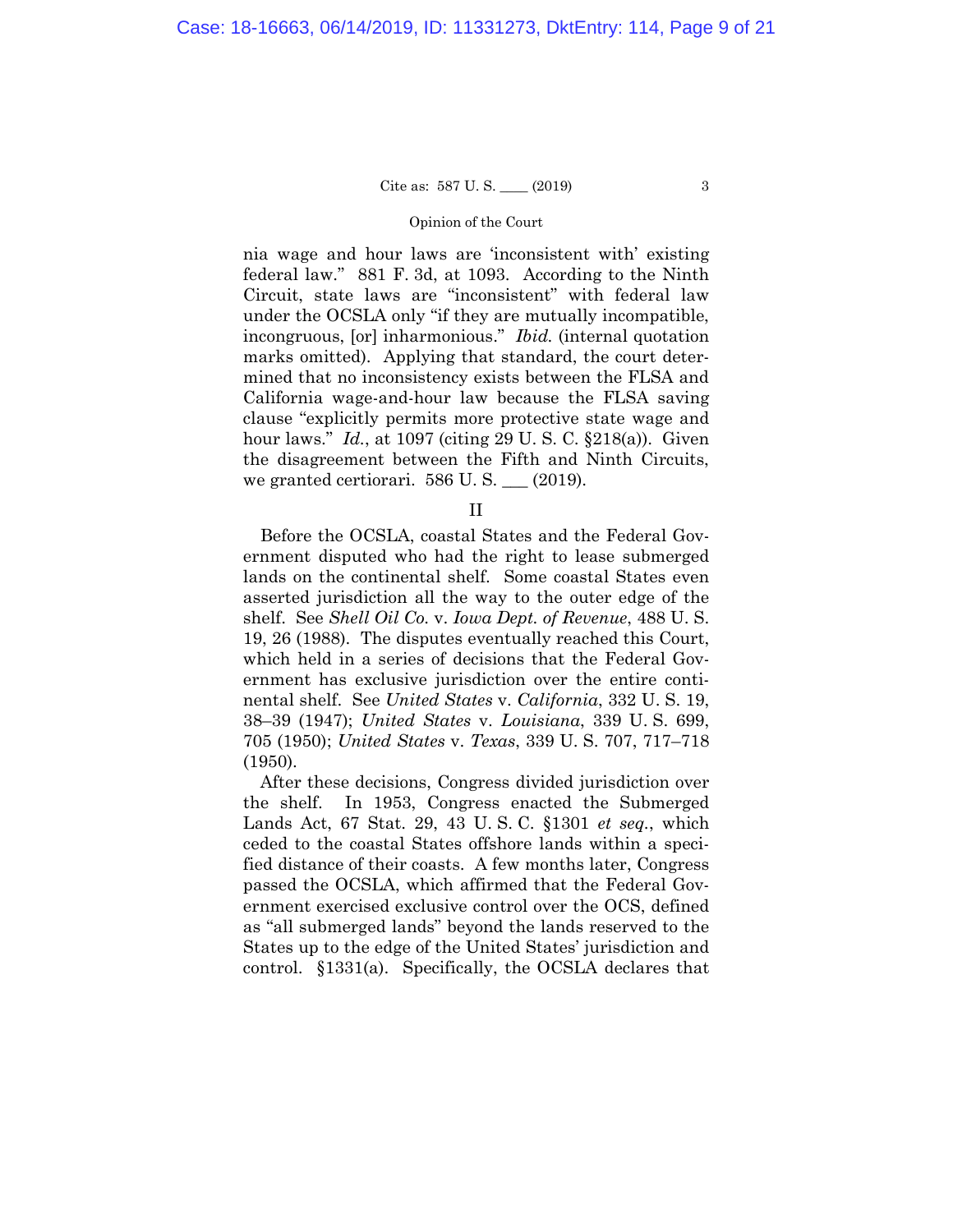"the subsoil and seabed of the [OCS] appertain to the United States and are subject to its jurisdiction, control, and power of disposition." §1332(1). The OCSLA then sets forth "detailed provisions for the exercise of exclusive jurisdiction in the area and for the leasing and development of the resources of the seabed." *United States* v. *Maine*, 420 U. S. 515, 527 (1975); see §§1334–1354.

Of primary relevance here, the OCSLA defines the body of law that governs the OCS. First, in §1333(a)(1), the OCSLA extends "[t]he Constitution and laws and civil and political jurisdiction of the United States" to the OCS. Section 1333(a)(1) provides that federal law applies "to the same extent as if the [OCS] were an area of exclusive Federal jurisdiction located within a State." Then,  $§1333(a)(2)(A)$  provides:

 "To the extent that they are applicable and not inconsistent with this subchapter or with other Federal laws and regulations of the Secretary now in effect or hereafter adopted, the civil and criminal laws of each adjacent State, now in effect or hereafter adopted, amended, or repealed are declared to be the law of the United States for that portion of the subsoil and seabed of the outer Continental Shelf, and artificial islands and fixed structures erected thereon, which would be within the area of the State if its boundaries were extended seaward to the outer margin of the outer Continental Shelf . . . ."

Section  $1333(a)(2)(A)$  also states that "[a]ll of such applicable laws shall be administered and enforced by the appropriate officers and courts of the United States." Finally, §1333(a)(3) emphasizes that "[t]he provisions of this section for adoption of State law as the law of the United States shall never be interpreted as a basis for claiming any interest in or jurisdiction on behalf of any State for any purpose over" the OCS.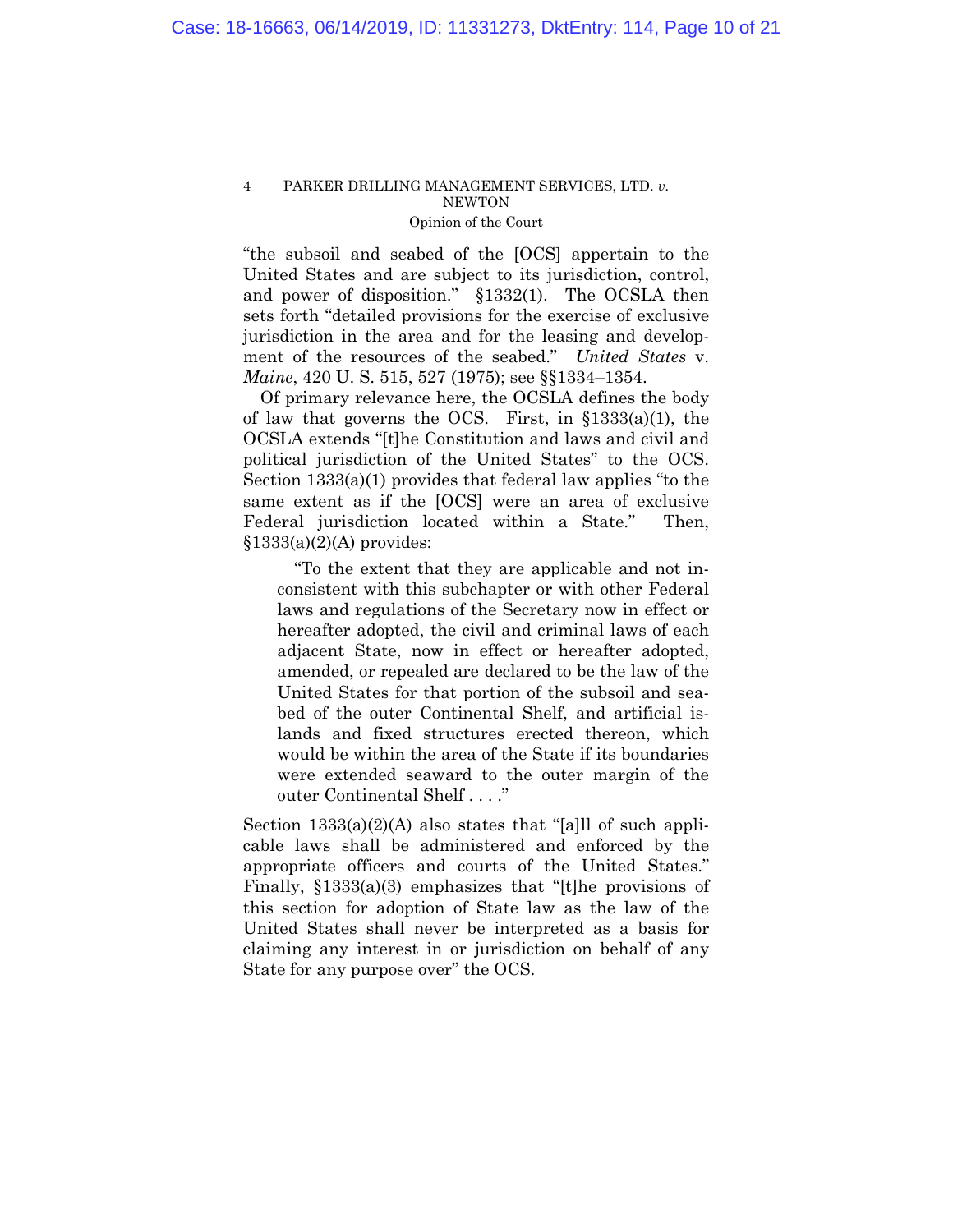#### Opinion of the Court

# III A

The question in this case is how to interpret the OCSLA's command that state laws be adopted as federal law on the OCS "[t]o the extent that they are applicable and not inconsistent" with other federal law.  $$1333(a)(2)(A)$ . Echoing the Ninth Circuit, Newton argues that state law is "applicable" on the OCS whenever it pertains to the subject matter at issue. Newton further argues that state law is only "inconsistent" with federal law if it is incompatible with the federal scheme. In essence, Newton's argument is that state law is "inconsistent" only if it would be pre-empted under our ordinary pre-emption principles.

Parker, on the other hand, argues that state law is not "applicable" on the OCS in the absence of a gap in federal law that needs to be filled. Moreover, Parker argues that state law can be "inconsistent" with federal law even if it is possible for a party to satisfy both sets of laws. Specifically, Parker contends that, although the FLSA normally accommodates more protective state wage-and-hour laws, such laws are inconsistent with the FLSA when adopting state law as surrogate federal law because federal law would then contain two different standards.

B

Although this is a close question of statutory interpretation, on the whole we find Parker's approach more persuasive because "'the words of a statute must be read in their context and with a view to their place in the overall statutory scheme.'" *Roberts* v. *Sea-Land Services*, *Inc.*, 566 U. S. 93, 101 (2012). That rule is particularly relevant here, as the terms "applicable" and "not inconsistent" are susceptible of interpretations that would deprive one term or the other of meaning. If Newton is right that "applicable" merely means relevant to the subject matter, then the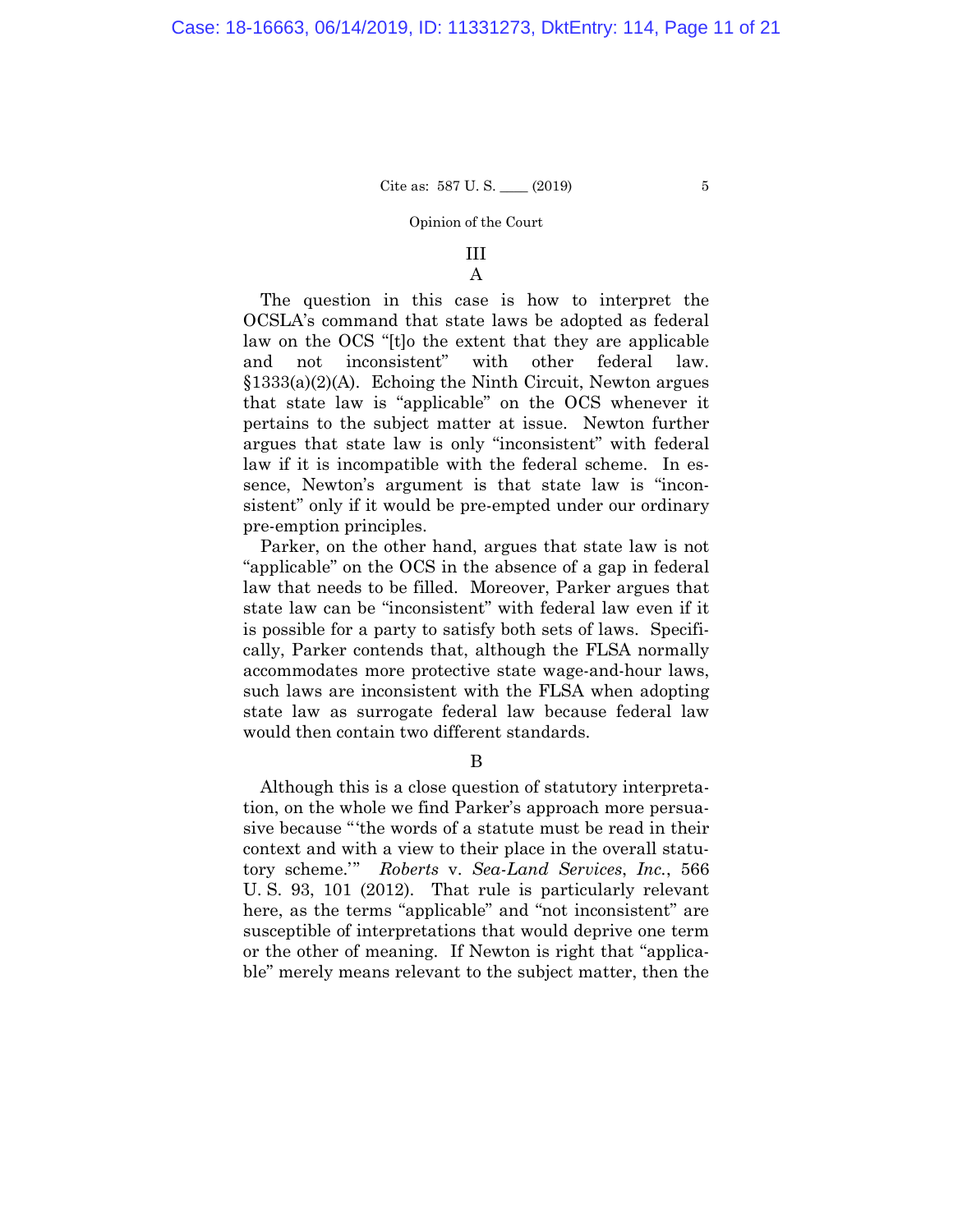word adds nothing to the statute, for an irrelevant law would never be "applicable" in that sense. Cf. *Ransom* v. *FIA Card Services*, *N. A.*, 562 U. S. 61, 70 (2011) (declining to interpret the word "applicable" in such a way that Congress "could have omitted the term . . . altogether"). And if Parker is right that "applicable" means "necessary to fill a gap in federal law," it is hard to imagine circumstances in which "not inconsistent" would add anything to the statute, for a state law would rarely be inconsistent with a federal law that leaves a gap that needs to be filled. Moreover, when the OCSLA was enacted, the term "inconsistent" could mean either "incompatible," as Newton contends, or merely "inharmonious," as Parker argues. Webster's New International Dictionary 1259 (2d ed. 1953); see also Funk & Wagnalls New Standard Dictionary 1245 (1957) ("logically discrepant" or "disagreeing" and "discordant"); The New Century Dictionary 811 (1953) ("self-contradictory" or "at variance"); 5 Oxford English Dictionary 173 (1933) ("incongruous" or "not agreeing in substance, spirit, or form"). In short, the two terms standing alone do not resolve the question before us. Particularly given their indeterminacy in isolation, the terms should be read together and interpreted in light of the entire statute. See *Star Athletica*, *L*. *L*. *C*. v. *Varsity Brands*, *Inc.*, 580 U.S. \_\_, \_\_ (2017) (slip op., at 6) ("'[I]nterpretation of a phrase of uncertain reach is not confined to a single sentence when the text of the whole statute gives instruction as to its meaning'").

Our pre-OCSLA decisions made clear that the Federal Government controlled the OCS in every respect, and the OCSLA reaffirmed the central role of federal law on the OCS. See *supra*, at 3–4. As discussed, the OCSLA gives the Federal Government complete "jurisdiction, control, and power of disposition" over the OCS, while giving the States no "interest in or jurisdiction" over it. §§1332(1),  $1333(a)(3)$ . The statute applies federal law to the OCS "to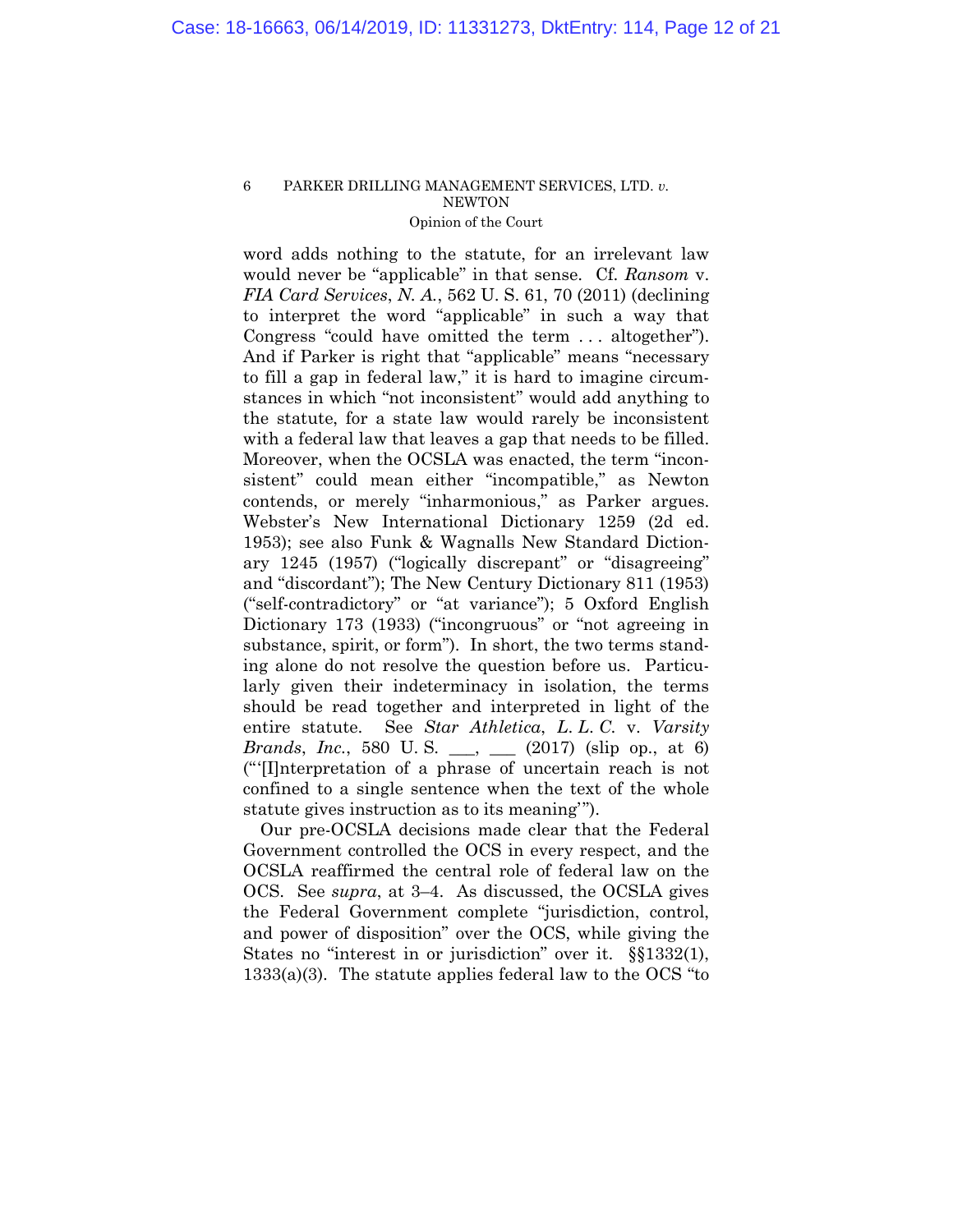#### Opinion of the Court

the same extent as if the [OCS] were an area of exclusive Federal jurisdiction located within a State." §1333(a)(1). Accordingly, the only law on the OCS is federal law, and state laws are adopted as federal law only "[t]o the extent that they are applicable and not inconsistent with" federal law.  $$1333(a)(2)(A)$ .

Taken together, these provisions convince us that state laws can be "applicable and not inconsistent" with federal law under §1333(a)(2)(A) only if federal law does not address the relevant issue. As we have said before, the OCSLA makes apparent "that federal law is 'exclusive' in its regulation of [the OCS], and that state law is adopted only as surrogate federal law." *Rodrigue* v. *Aetna Casualty & Surety Co.*, 395 U. S. 352, 357 (1969). The OCSLA extends all federal law to the OCS, and instead of also extending state law writ large, it borrows only certain state laws. These laws, in turn, are declared to be federal law and are administered by federal officials. Given the primacy of federal law on the OCS and the limited role of state law, it would make little sense to treat the OCS as a mere extension of the adjacent State, where state law applies unless it conflicts with federal law. See *PLIVA*, *Inc.* v. *Mensing*, 564 U. S. 604, 617–618 (2011). That type of pre-emption analysis is applicable only where the overlapping, dual jurisdiction of the Federal and State Governments makes it necessary to decide which law takes precedence. But the OCS is not, and never was, part of a State, so state law has never applied of its own force. Because federal law is the only law on the OCS, and there has never been overlapping state and federal jurisdiction there, the statute's reference to "not inconsistent" state laws does not present the ordinary question in preemption cases—*i.e.*, whether a conflict exists between federal and state law. Instead, the question is whether federal law has already addressed the relevant issue; if so, state law addressing the same issue would necessarily be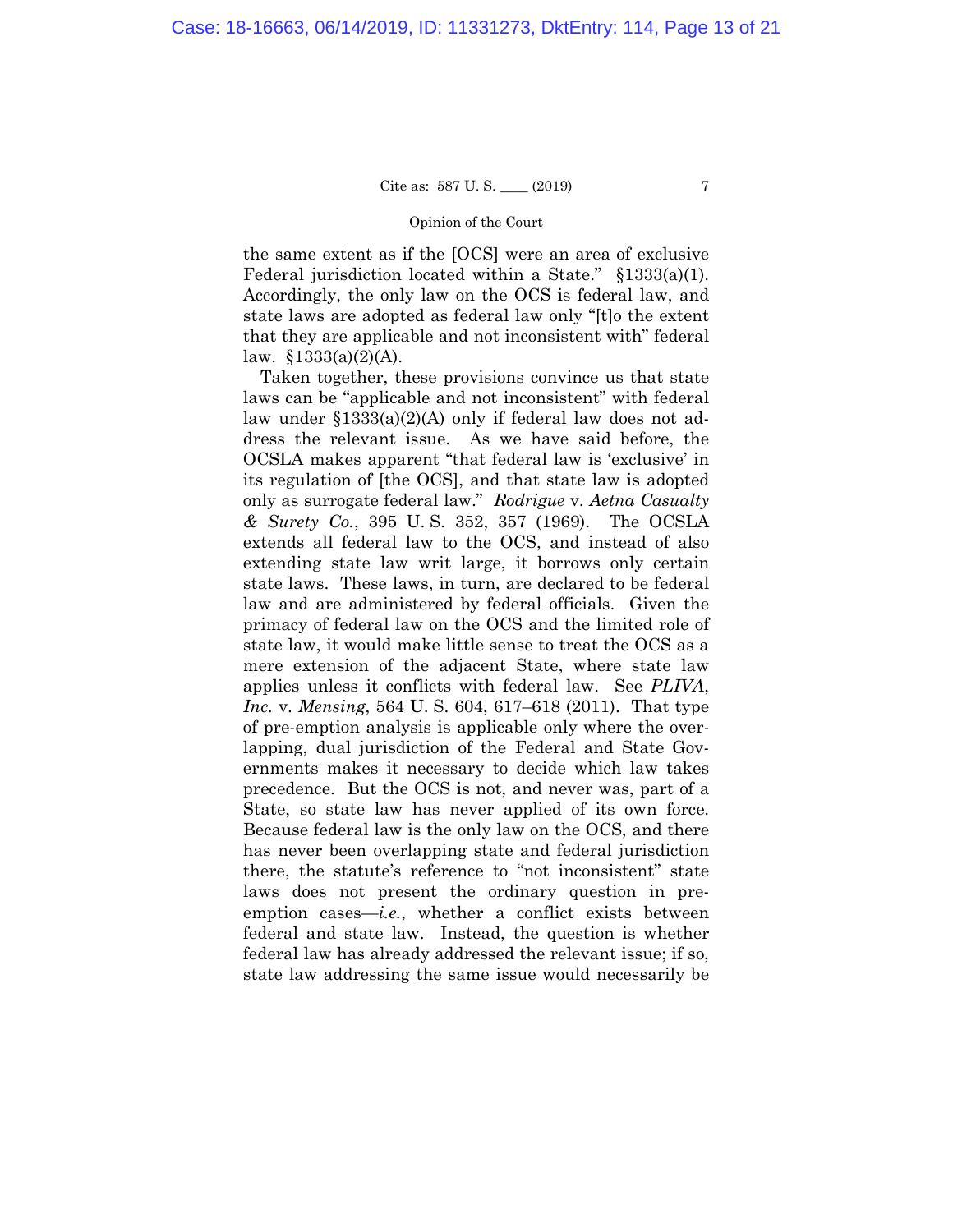inconsistent with existing federal law and cannot be adopted as surrogate federal law. Put another way, to the extent federal law applies to a particular issue, state law is inapplicable.

 $\overline{C}$ 

Apart from §1333(a)(2)'s place in the overall statutory scheme, several other considerations support our interpretation, which accords with the standard long applied by the Fifth Circuit, see *Continental Oil*, 417 F. 2d, at 1036– 1037. First, if Newton were correct that the choice-of-law question on the OCS is the same as it would be in an adjacent State, much of the OCSLA would be unnecessary. Second, our interpretation is consistent with the federalenclave model—a model that the OCSLA expressly invokes—and the historical development of the statute. And third, the Court's precedents have treated the OCSLA in accord with our interpretation.

1

Under Newton's interpretation, state law would apply unless pre-empted by federal law, meaning that the OCS would be treated essentially the same as the adjacent State. See Tr. of Oral Arg. 49. But that interpretation would render much of the OCSLA unnecessary. For example, the statute would not have needed to adopt state law as federal law or say that federal law applies on the OCS as if it "were an area of exclusive Federal jurisdiction located within a State."  $\S$  $1333(a)(1)–(2)$ . It could have simply defined which State's law applied on the OCS and given federal officials and courts the authority to enforce the law. And the statute would not have needed to limit state laws on the OCS to those "applicable and not inconsistent" with federal law (as Newton understands those words), for irrelevant laws never apply and federal law is always "supreme," U. S. Const., Art. VI, cl. 2. Newton's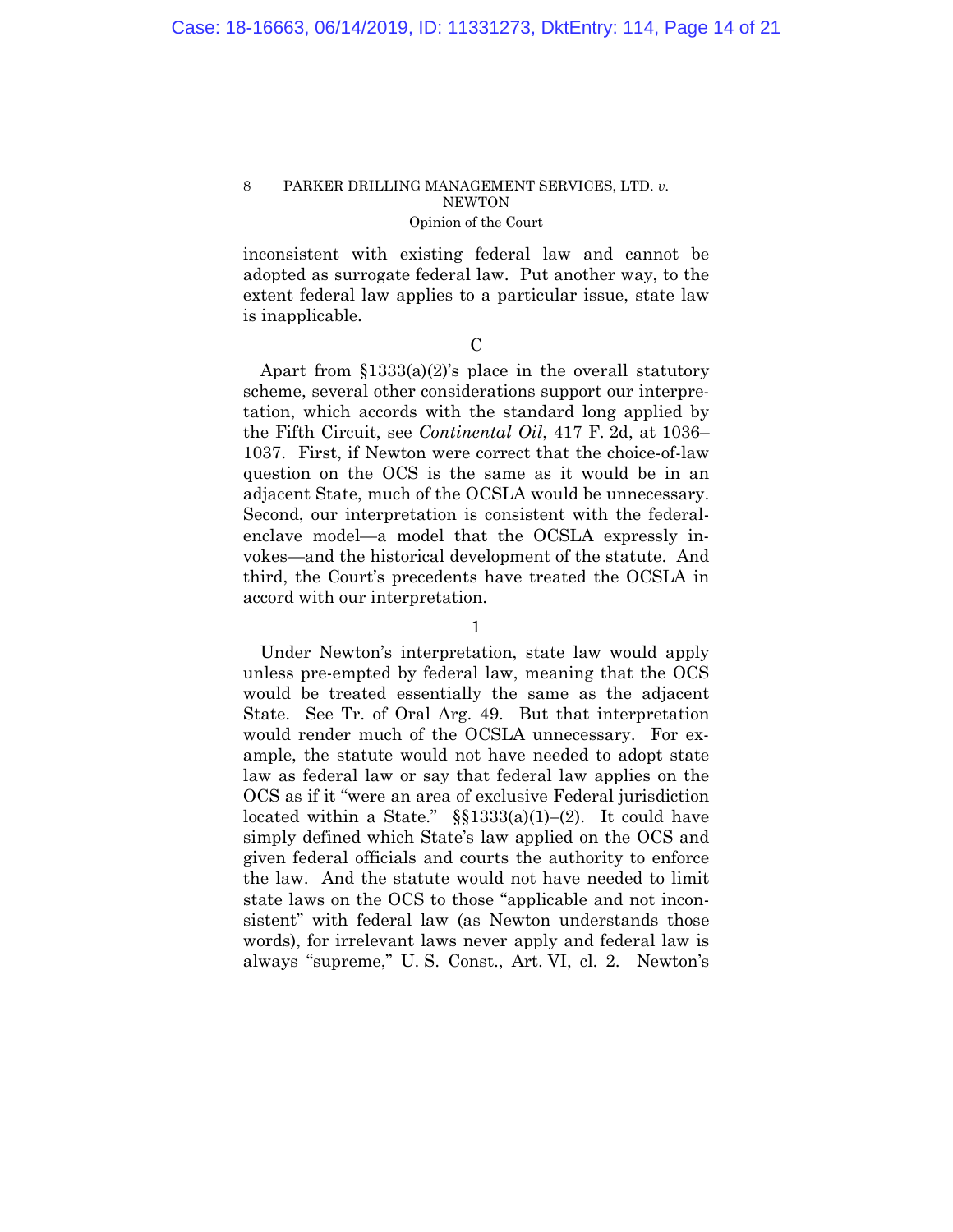# Cite as:  $587 \text{ U.S.}$  (2019) 9

#### Opinion of the Court

interpretation deprives much of the statute of any import, violating the "'cardinal principle' of interpretation that courts 'must give effect, if possible, to every clause and word of a statute.'" *Loughrin* v. *United States*, 573 U. S. 351, 358 (2014).

2

Further support for our interpretation comes from the statute's treatment of the OCS as "an area of exclusive Federal jurisdiction located within a State"—*i.e.*, as "an upland federal enclave." §1333(a)(1); *Rodrigue*, *supra*, at 366. It is a commonplace of statutory interpretation that "Congress legislates against the backdrop of existing law." *McQuiggin* v. *Perkins*, 569 U. S. 383, 398, n. 3 (2013). Generally, when an area in a State becomes a federal enclave, "only the [state] law in effect at the time of the transfer of jurisdiction continues in force" as surrogate federal law. *James Stewart & Co.* v. *Sadrakula*, 309 U. S. 94, 100 (1940). Existing state law typically does not continue in force, however, to the extent it conflicts with "federal policy." *Paul* v. *United States*, 371 U. S. 245, 269 (1963); see *Chicago, R. I. & P. R. Co.* v. *McGlinn*, 114 U. S. 542, 547 (1885). And going forward, state law presumptively does not apply to the enclave. See *Sadrakula*, *supra,* at 100; see also *Paul*, *supra,* at 268; *Pacific Coast Dairy*, *Inc.* v. *Department of Agriculture of Cal.*, 318 U. S. 285, 294 (1943). This approach ensures "that no area however small will be without a developed legal system for private rights," while simultaneously retaining the primacy of federal law and requiring future statutory changes to be made by Congress. *Sadrakula*, *supra*, at 100; *United States* v. *Tax Comm'n of Miss.*, 412 U. S. 363, 370, n. 12  $(1973).<sup>1</sup>$  $(1973).<sup>1</sup>$  $(1973).<sup>1</sup>$ 

——————

<span id="page-14-0"></span><sup>1</sup>These general rules "may be qualified in accordance with agreements reached by the respective governments." *Sadrakula*, 309 U. S., at 99; see also *Paul*, 371 U. S., at 268 ("[A] State may not legislate with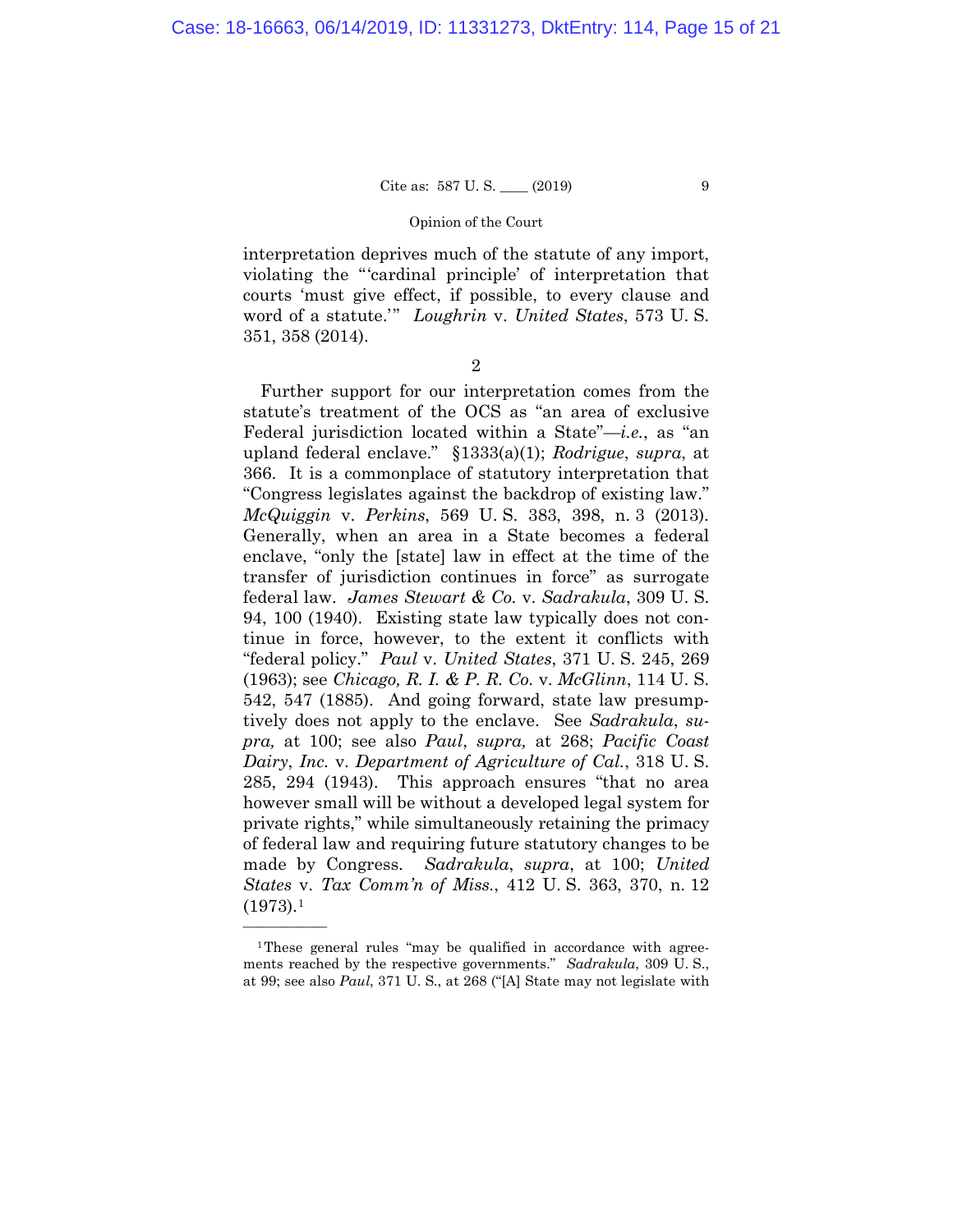The original version of the OCSLA both treated the OCS as a federal enclave and adopted only the "applicable and not inconsistent" laws of the adjacent State that were in effect as of the effective date of the Act. 43 U. S. C. §1333(a)(2) (1970 ed.); see §1333(a)(1) (1970 ed.) (deeming the OCS "an area of exclusive Federal jurisdiction located within a State"). This textual connection between the OCSLA and the federal enclave model suggests that, like the generally applicable enclave rule, the OCSLA sought to make all OCS law federal yet also "provide a sufficiently detailed legal framework to govern life" on the OCS. *Shell Oil*, 488 U. S., at 27. Once that framework was established, federal law (including previously adopted state law) provided a sufficient legal structure to accomplish that purpose, eliminating the need to adopt new state laws. The federal-state balance in a typical federal enclave is quite different than in a State, and that difference is all the more striking on the OCS, which was never under state control. The text and context of the OCSLA therefore suggest that state law is not adopted to govern the OCS where federal law is on point.

Although Congress later amended the OCSLA to adopt state law on an ongoing basis, this amendment only confirms the connection between the OCSLA and the federal enclave model. Beginning in 1825, when "federal statutory law punished only a few crimes committed on federal enclaves," Congress enacted several Assimilative Crimes Acts (ACAs) that "borrow[ed] state law to fill gaps in the federal criminal law" on enclaves. *Lewis* v. *United States*, 523 U. S. 155, 160 (1998); see 18 U. S. C. §13(a) (criminalizing "any act or omission which, although not made punishable by any enactment of Congress, would be punishable if committed or omitted within the jurisdiction of the"

——————

respect to a federal enclave unless it reserved the right to do so when it gave its consent to the purchase by the United States").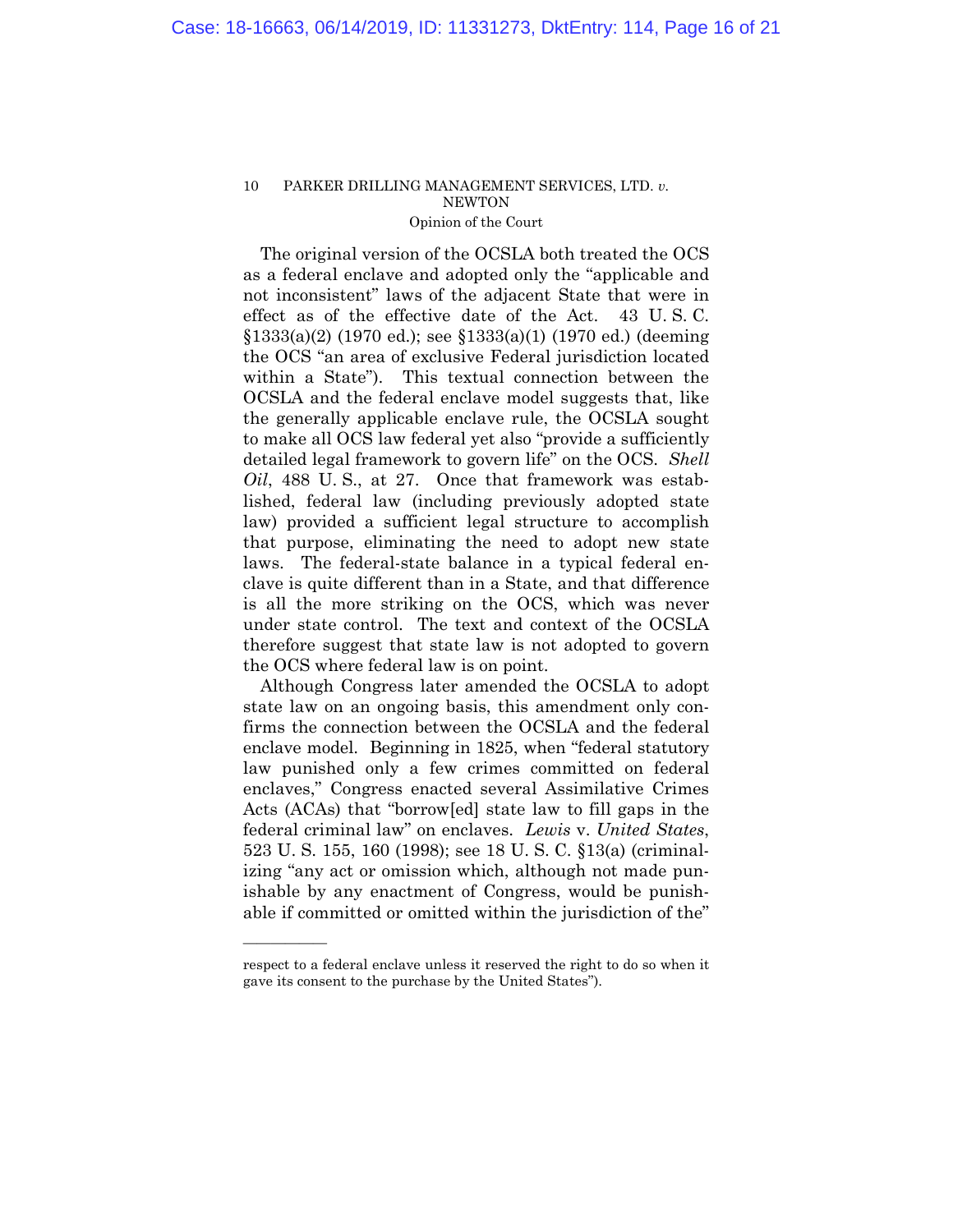#### Opinion of the Court

relevant State or territory). Mirroring the general enclave rule discussed above, the first ACA was limited to state laws in existence when the Act was passed. *United States* v. *Sharpnack*, 355 U. S. 286, 291 (1958). Because of this limitation, the initial ACA "gradually lost much of its effectiveness in maintaining current conformity with state criminal laws," and Congress eventually provided for the adoption of the state laws in effect at the time of the crime. *Id.*, at 291–292. After this Court upheld this ongoing adoption of state criminal law against a nondelegation challenge, see *id.*, at 294, Congress amended the OCSLA to borrow state laws "'in effect or hereafter adopted, amended, or repealed.'" §19(f ), 88 Stat. 2146. At the same time, Congress left unchanged the features of the OCSLA that we have emphasized above—*i.e.*, that the only law on the OCS is federal, and that state law is adopted only when it is "applicable and not inconsistent" with existing federal law. Thus, we do not understand the statutory amendment to alter our conclusion. If anything, this history reinforces that the OCS should be treated as an exclusive federal enclave, not an extension of a State, and that the OCSLA, like the ACAs, does not adopt state law "where there is no gap to fill." *Lewis*, *supra*, at 163.

3

Finally, our interpretation accords with the Court's precedents construing the OCSLA. We first interpreted the OCSLA's choice-of-law provision in *Rodrigue* v. *Aetna Casualty & Surety Co.*, where we considered whether suits brought by the families of men killed on OCS drilling rigs could proceed under only the federal Death on the High Seas Act or also under state law. 395 U. S., at 352–353. We emphasized that under the OCSLA, the body of law applicable to the OCS "was to be federal law of the United States, applying state law only as federal law and then only when not inconsistent with applicable federal law."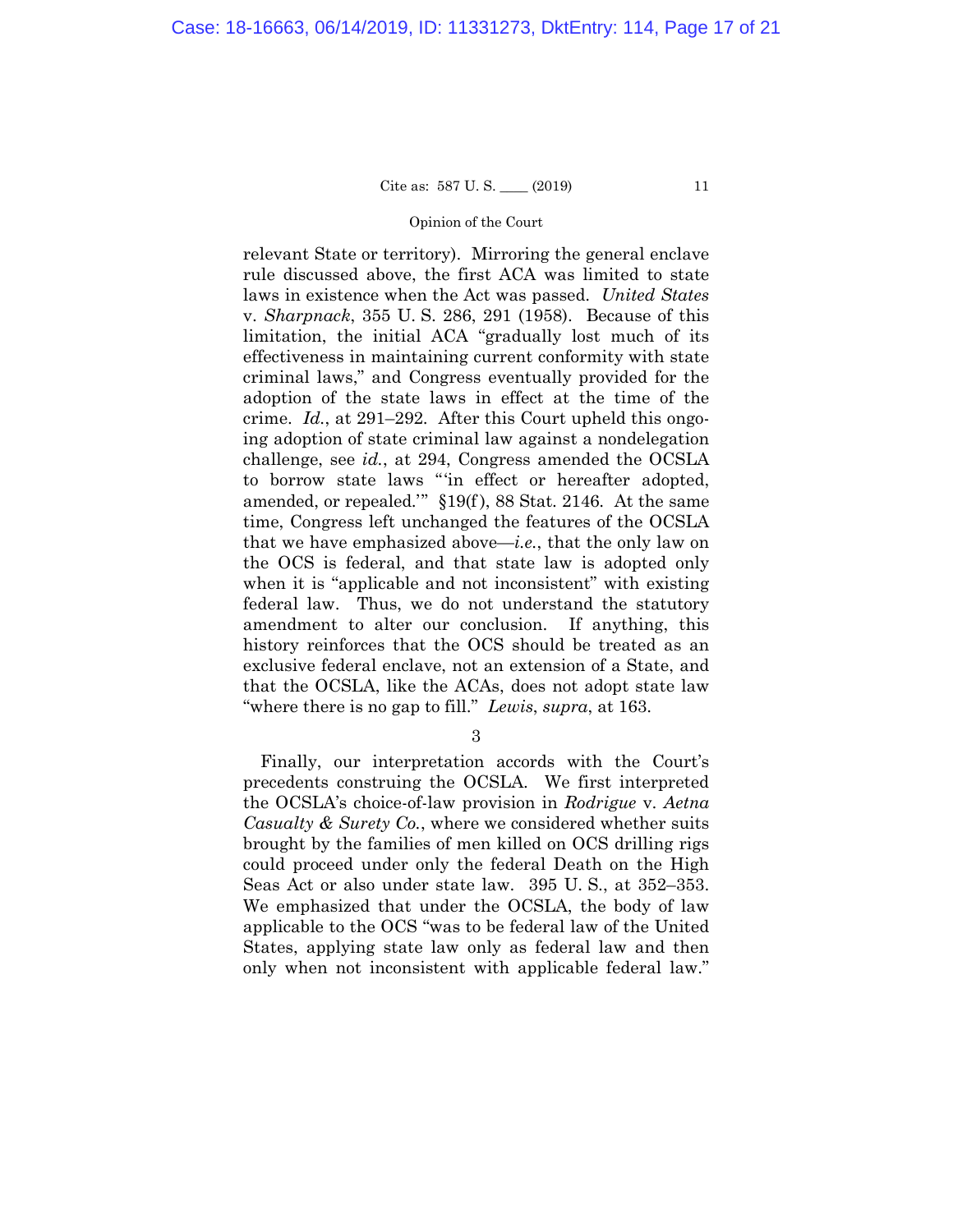*Id.*, at 355–356. We explained that "federal law, because of its limited function in a federal system, might be inadequate to cope with the full range of potential legal problems," and that the OCSLA "supplemented gaps in the federal law with state law through the 'adoption of State law as the law of the United States.'" *Id.*, at 357 (quoting  $$1333(a)(3)$ . We reiterated that the statutory language makes it "evident" "that federal law is 'exclusive'" on the OCS and that "state law could be used to fill federal voids." *Id.*, at 357–358. After concluding that the Death on the High Seas Act did not apply to accidents on the OCS and thus left a gap related to wrongful deaths, we held that state law provided the rule of decision. We explained that "the inapplicability of the [federal Act] removes any obstacle to the application of state law by incorporation as federal law through" the OCSLA. *Id.*, at 366.

Two years later, in *Chevron Oil Co.* v. *Huson*, 404 U. S. 97 (1971), the Court again viewed the OCSLA as adopting state law to fill in federal-law gaps. In *Huson*, the question was whether federal admiralty law or a state statute governed a tort action arising from an injury that occurred on the OCS. *Id.*, at 98–99. Describing *Rodrigue*'s analysis, we explained that where "there exists a substantial 'gap' in federal law," "state law remedies are not 'inconsistent' with applicable federal law." 404 U.S., at 101. We highlighted that "state law was needed" as surrogate federal law because federal law alone did not provide "'a complete body of law,'" which is why "Congress specified that a comprehensive body of state law should be adopted by the federal courts in the absence of existing federal law." *Id.*, at 103–104. In other words, the OCSLA "made clear provision for filling in the 'gaps' in federal law." *Id.*, at 104. And because Congress had decided not to apply federal admiralty law on the OCS, leaving a gap on the relevant issue, we held that it was appropriate to "ab-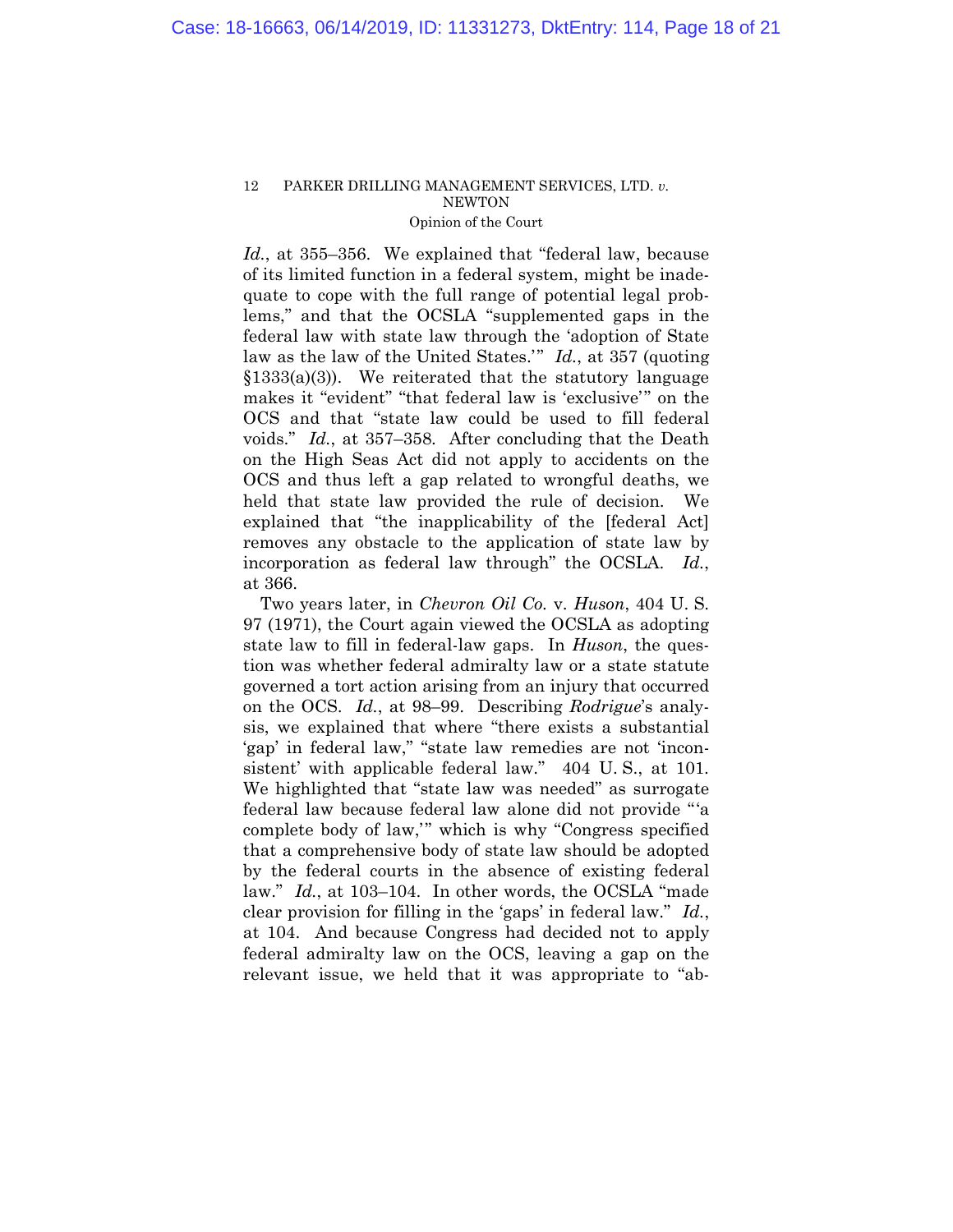#### Opinion of the Court

sor[b]" the state law as federal law. *Id.*, at 104, 109.

In *Gulf Offshore Co.* v. *Mobil Oil Corp.*, 453 U. S. 473 (1981), we once again emphasized that "[a]ll law applicable to the [OCS] is federal law" and that the "OCSLA borrows the 'applicable and not inconsistent' laws of the adjacent States" "to fill the substantial 'gaps' in the coverage of federal law." *Id.*, at 480. We noted that under the OCSLA, the Federal Government "retain[ed] exclusive . . . control of the administration of the [OCS]," and that state law is incorporated "to fill gaps in federal law." *Id.*, at 479–480, n. 7.

These precedents confirm our understanding of the OCSLA. Although none decided the precise question before us, much of our prior discussion of the OCSLA would make little sense if the statute essentially treated the OCS as an extension of the adjacent State. In *Rodrigue*, for example, there was no question that the state law at issue pertained to the subject matter or that the relevant federal law expressly preserved state laws regulating the same subject. See 395 U. S., at 355; 46 U. S. C. §767 (1964 ed.). Under Newton's interpretation, that should have ended the case. Yet the Court instead analyzed at length whether the federal law extended to the OCS. See 395 U. S., at 359–366. It would be odd for our decisions to focus so closely on the gap-filling role of state law under the OCSLA if, as Newton argues, the existence of a federal-law gap is irrelevant. Our consistent understanding of the OCSLA remains: All law on the OCS is federal, and state law serves a supporting role, to be adopted only where there is a gap in federal law's coverage.

In sum, the standard we adopt today is supported by the statute's text, structure, and history, as well as our precedents. Under that standard, if a federal law addresses the issue at hand, then state law is not adopted as federal law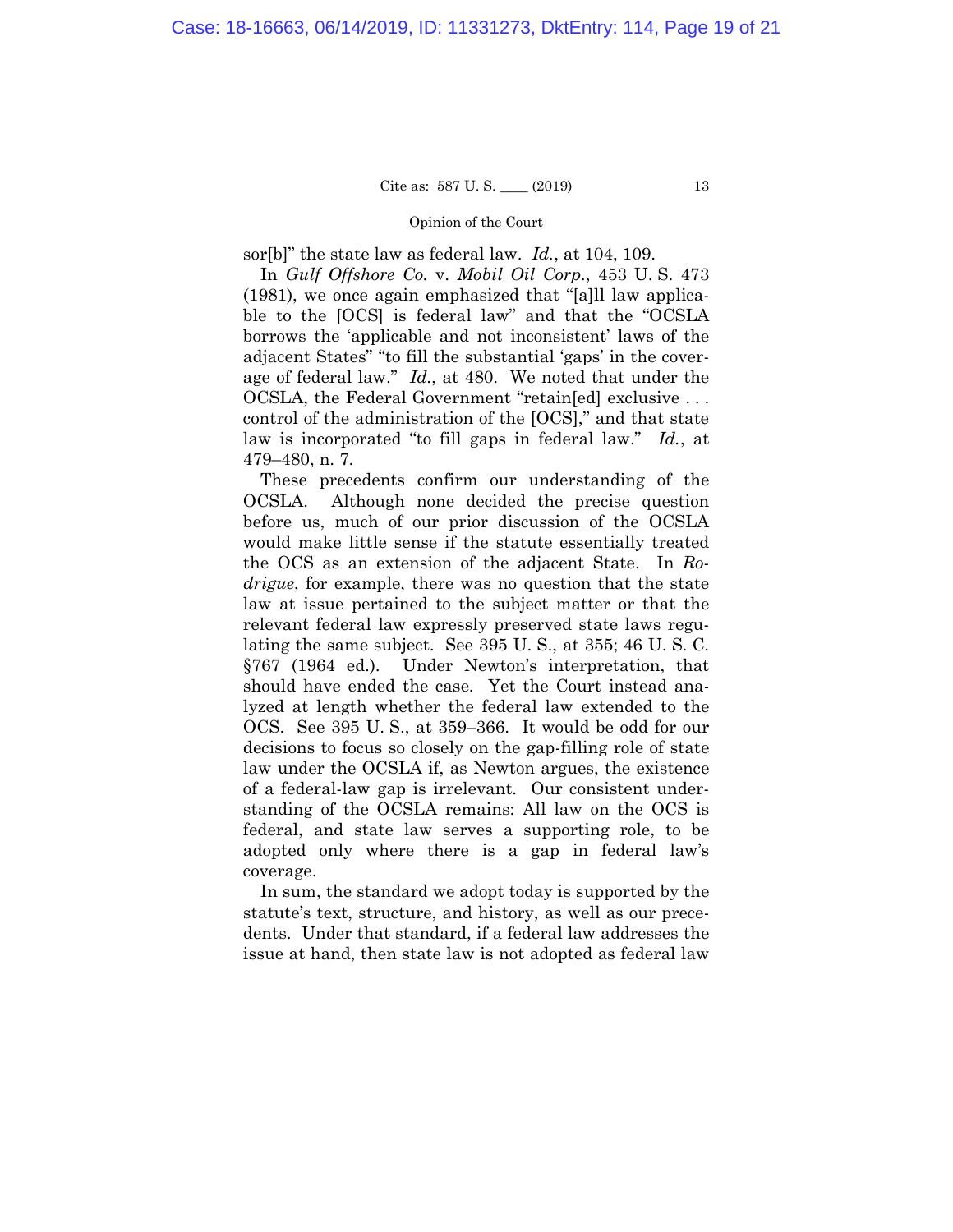on the OCS.[2](#page-19-0)

——————

## IV

Applying this standard, some of Newton's present claims are readily resolvable. For instance, some of his claims are premised on the adoption of California law requiring payment for all time that Newton spent on standby. See *Mendiola* v. *CPS Security Solutions*, *Inc.*, 60 Cal. 4th 833, 842, 340 P. 3d 355, 361 (2015); Cal. Lab. Code Ann. §510(a) (West 2011). But federal law already addresses this issue. See 29 CFR §785.23 (2018) ("An employee who resides on his employer's premises on a permanent basis or for extended periods of time is not considered as working all the time he is on the premises"); see also 29 U. S. C. §207(a). Therefore, this California law does not provide the rule of decision on the OCS, and to the extent Newton's OCS-based claims rely on that law, they necessarily fail.

Likewise, to the extent Newton's OCS-based claims rely on the adoption of the California minimum wage (currently \$12), Cal. Lab. Code Ann. §1182.12(b) (West Supp. 2019), the FLSA already provides for a minimum wage, 29 U. S. C. §206(a)(1), so the California minimum wage does not apply. Newton points out that the FLSA sets a minimum wage of "*not less than* . . . \$7.25 an hour," *ibid.* (emphasis added), and does not "excuse noncompliance with any Federal or State law . . . establishing a [higher] minimum wage," §218. But whatever the import of these provisions in an ordinary pre-emption case, they do not help Newton here, for the question under the OCSLA is

<span id="page-19-0"></span><sup>2</sup>Of course, it is conceivable that state law might be "inconsistent" with federal law for purposes of  $$1333(a)(2)$  even absent an on-point federal law. For example, federal law might contain a deliberate gap, making state law inconsistent with the federal scheme. Or, state law might be inconsistent with a federal law addressing a different issue. We do not foreclose these or other possible inconsistencies.